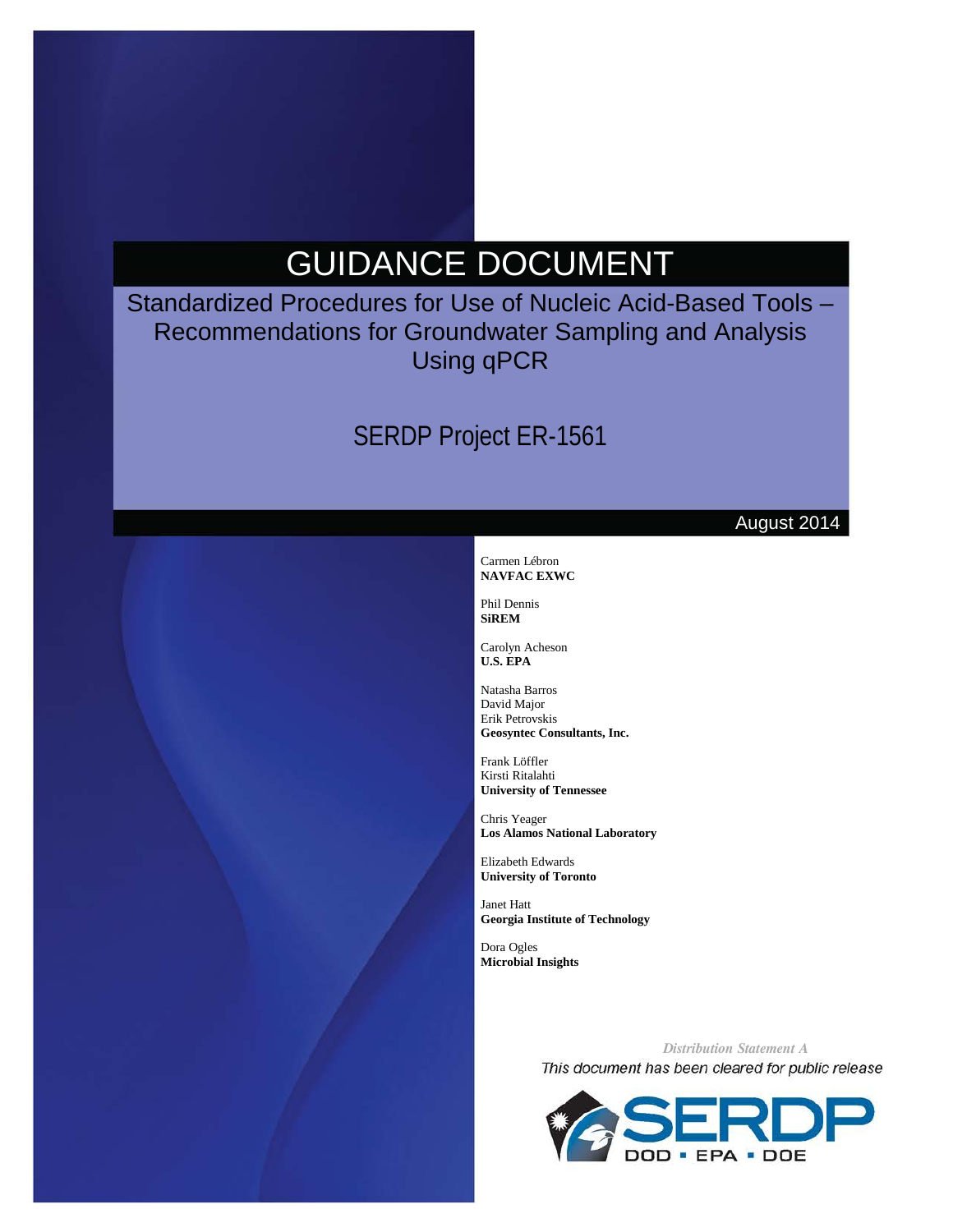# **RECOMMENDATIONS FOR GROUNDWATER SAMPLING AND ANALYSIS USING qPCR**

# **INTRODUCTION**

Molecular biological tools (MBTs) have proven to be valuable in managing groundwater contamination. In particular, the polymerase chain reaction (PCR) and quantitative PCR (qPCR) allow one to identify and quantify the numbers of individual microbial species and strains, including the key microbial species needed for efficient and complete biodegradation of chlorinated ethenes (*Dehalococcoides mccartyi*, or *Dhc*).

However, there has been a lack of clear guidance on collecting and handling groundwater and subsurface soil samples for qPCR analysis. In response, the Strategic Environmental Research and Development Program (SERDP, 2005) identified the following needs:

- 1) A better understanding of the effects of the sampling process on MBT results, including sample collection, transport, storage, preservation, and processing;
- 2) Improved techniques for groundwater and associated saturated soil sampling that would foster the use of MBTs in environmental remediation; and
- 3) A better understanding of the relationship between the density of relevant biomarkers in a groundwater or saturated soil sample and the true density of microorganisms in the aquifer, and the impacts that sampling procedures may have on establishing such a relationship.

SERDP project ER-1561, *Standardized Procedures for Use of Nucleic Acid-Based Tools for Microbial Monitoring*, focused on identifying and minimizing the causes of variability during qPCR enumeration of genes of interest in groundwater, with the goal of developing of the knowledge needed to standardize methods for collecting, preserving, transporting, storing, and processing environmental samples for qPCR analysis.

This document summarizes the conclusions from Project ER-1561 and recommends procedures for using qPCR analyses that will provide data of sufficient accuracy and reproducibility to allow site management decisions regarding bioremediation or monitored natural attenuation (MNA). Further details are available in the ER-1561 Final Report (Lebrón et al., 2014), available at [www.serdp-estcp.org.](http://www.serdp-estcp.org/)

## **TECHNICAL APPROACH**

A technology review on the status of MBTs was performed at the beginning of the project, to evaluate the practices used for MBT analyses in other industries. That review focused the subsequent project activities, which included: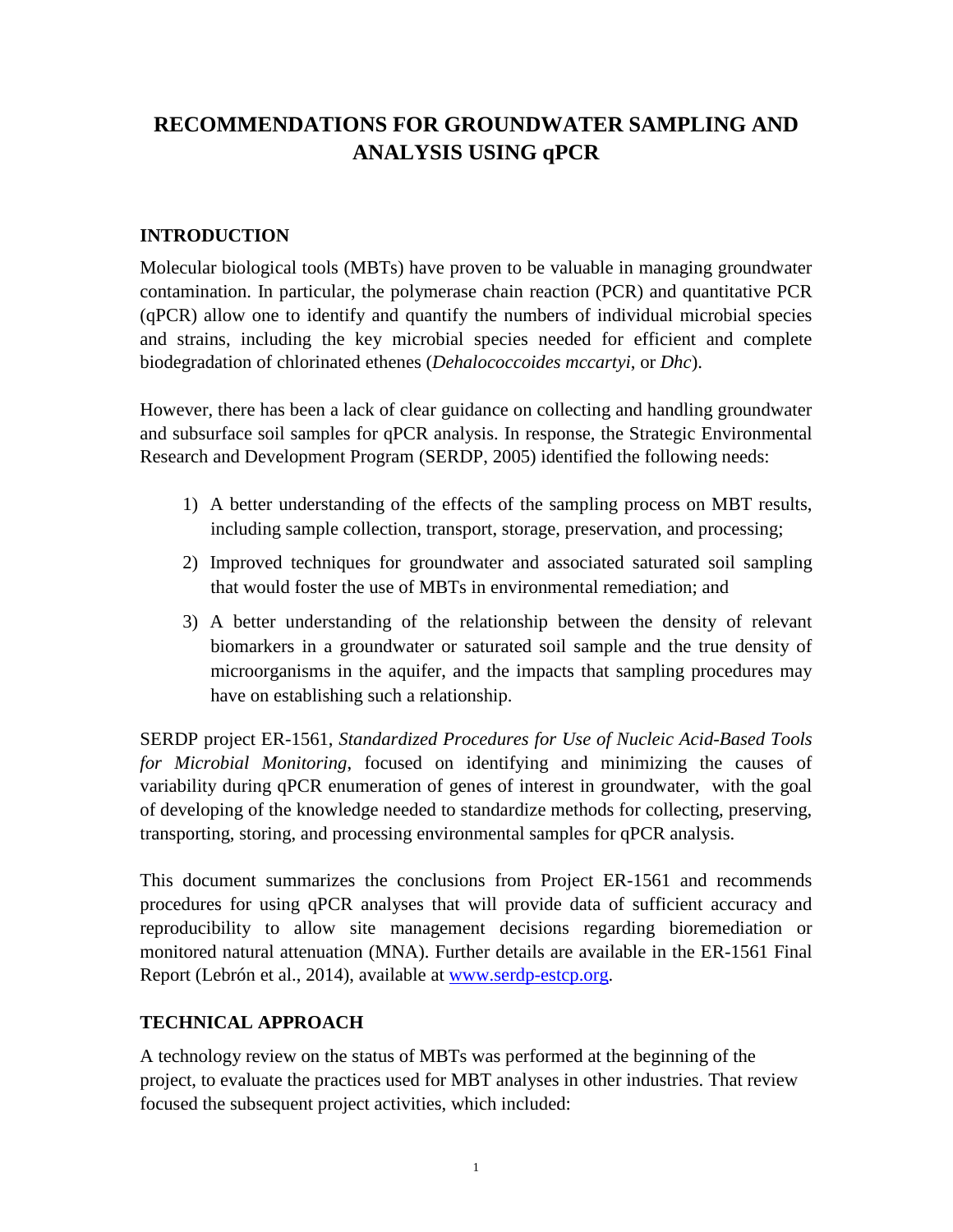- 1) Comparing qPCR to non-PCR-based enumeration methods to validate and increase confidence in qPCR methods;
- 2) Comparing and assessing baseline variability within and between laboratories at the outset of the project using a multi-laboratory "round robin" approach;
- 3) Development and testing of a microbial internal amplification control (MIAC) for use in spike and recovery protocols, and in the extraction and qPCR process to assess biomarker extraction efficiency and matrix interference;
- 4) Assessment and optimization of methods including sampling, biomass collection, nucleic extraction, and qPCR protocols;
- 5) Assessment of inter-laboratory variability after integration of the MIAC and optimized methods; and
- 6) Determining the distribution of *Dhc* cells between aquifer solids and groundwater to better understand and interpret groundwater enumeration results.

#### **PROJECT FINDINGS**

SERDP Project ER-1561 focused on standardizing methods for qPCR enumeration of microbes in groundwater samples, with the goal of understanding and minimizing variability caused by analytical methods and sampling procedures. This project demonstrated that qPCR methods applied to remediation samples can be accurate and consistent. The project examined a wide range of techniques and challenges with the goal of increasing our ability to confidently quantify microorganisms, and in particular *Dhc*, in groundwater samples. The goal was to achieve high precision and accuracy using qPCR, and to better understand and identify cases where test results can be biased.

The two keys to accomplishing these goals were 1) step-wise testing of critical points in the sampling and analysis stream to better understand major sources of errors and possible biases, and 2) development and testing of a microbial internal amplification control (MIAC) to account for matrix interference and biomass losses.

The project achieved several significant milestones that will improve qPCR methods, data interpretation, and by extension confidence in these results, including:

- 1) Agreement of qPCR methods with non-molecular methods such as plate counts and microscopy, that demonstrate the fundamental accuracy of qPCR;
- 2) A better understanding of the steps in the analysis where variability is most likely to occur;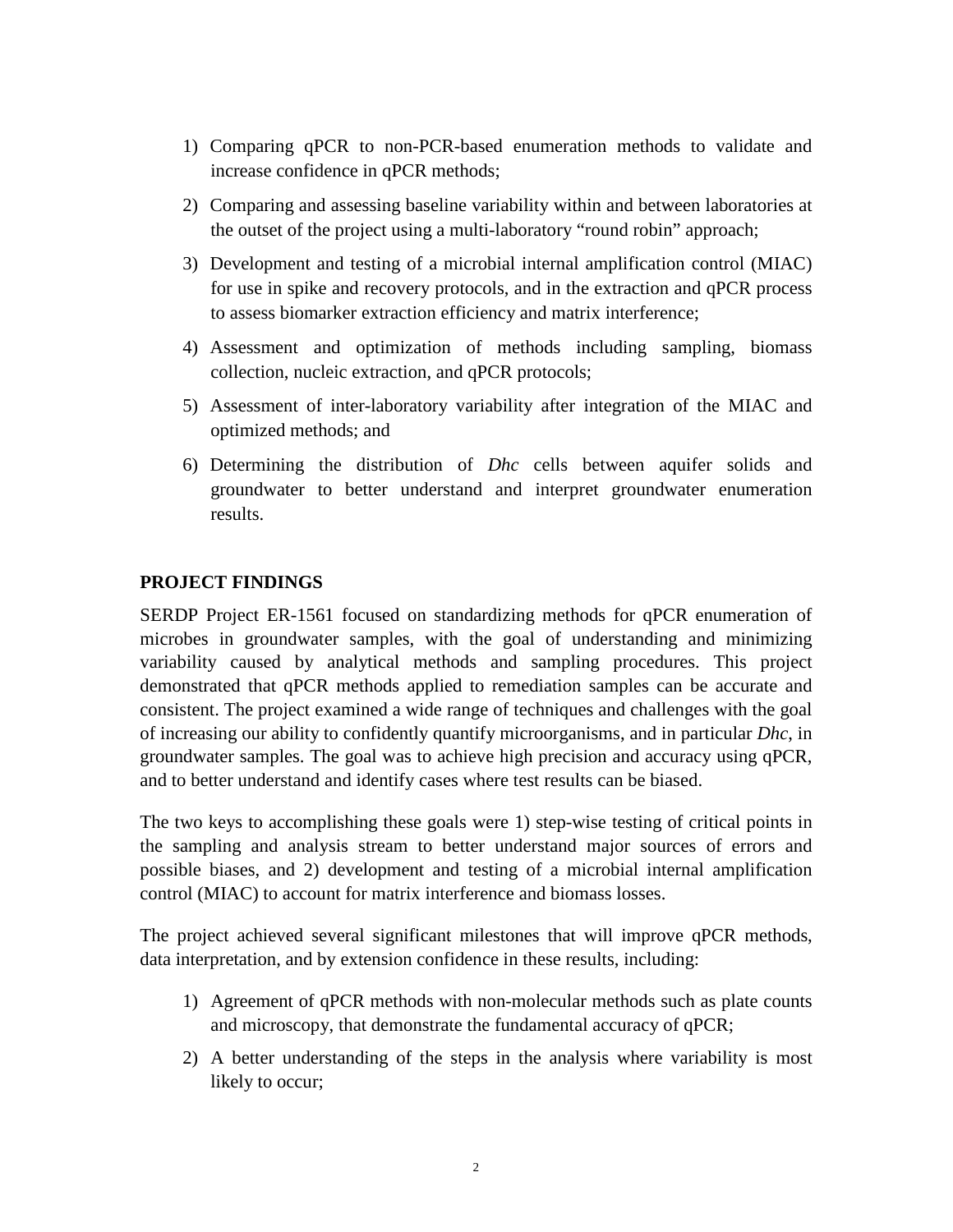- 3) The development of an effective microbial internal amplification control (MIAC) with the ability to quantify biomass losses and inhibition and flag suspect samples/analyses;
- 4) Obtaining sample-to-sample consistency within labs and between sampling events in the same well;
- 5) The ability for five independent labs to return similar *Dhc* enumeration results for identical groundwater samples; and
- 6) A better understanding of the distribution of *Dhc* between aquifer solids and groundwater.

The following sections summarize the key conclusions and recommendations of the project including sampling, shipping, storage, DNA extraction, controls, filtration, qPCR analysis, and implications. Figure 1-1 provides a summary of sample and analysis flow with selected recommendations/findings at key steps. These recommendations should increase the precision and accuracy of environmental qPCR analyses, and the confidence in the results.

#### **SAMPLING, SHIPPING, EXTRACTION, AND ANALYSIS**

Project findings and recommendations span the sampling, shipping, extraction and data interpretation steps. Key findings related to these areas are summarized in the subsections below and in Figure 1-1.

#### **Sampling of Groundwater**

The first step in the analysis chain for qPCR testing is obtaining a groundwater sample from a well. A key variable tested during the project was the impact of low flow versus high flow sampling. A second sampling variable tested was the impact of on site filtration using Sterivex<sup>TM</sup> cartridges shipped to the lab (i.e., field filtration) versus shipping of groundwater to the laboratory where it is subsequently filtered (i.e., laboratory filtration). Key observations from the sampling study included:

- There was no significant difference observed in terms of *Dhc* quantification (less than 2-fold) between high- and low-flow sampling methods performed at two different wells.
- On site filtration is at least as efficient as laboratory filtration in terms of total biomass recovery and recovery of *Dhc*.
- On site filtration reduced inter-lab variability compared to groundwater filtration in the lab.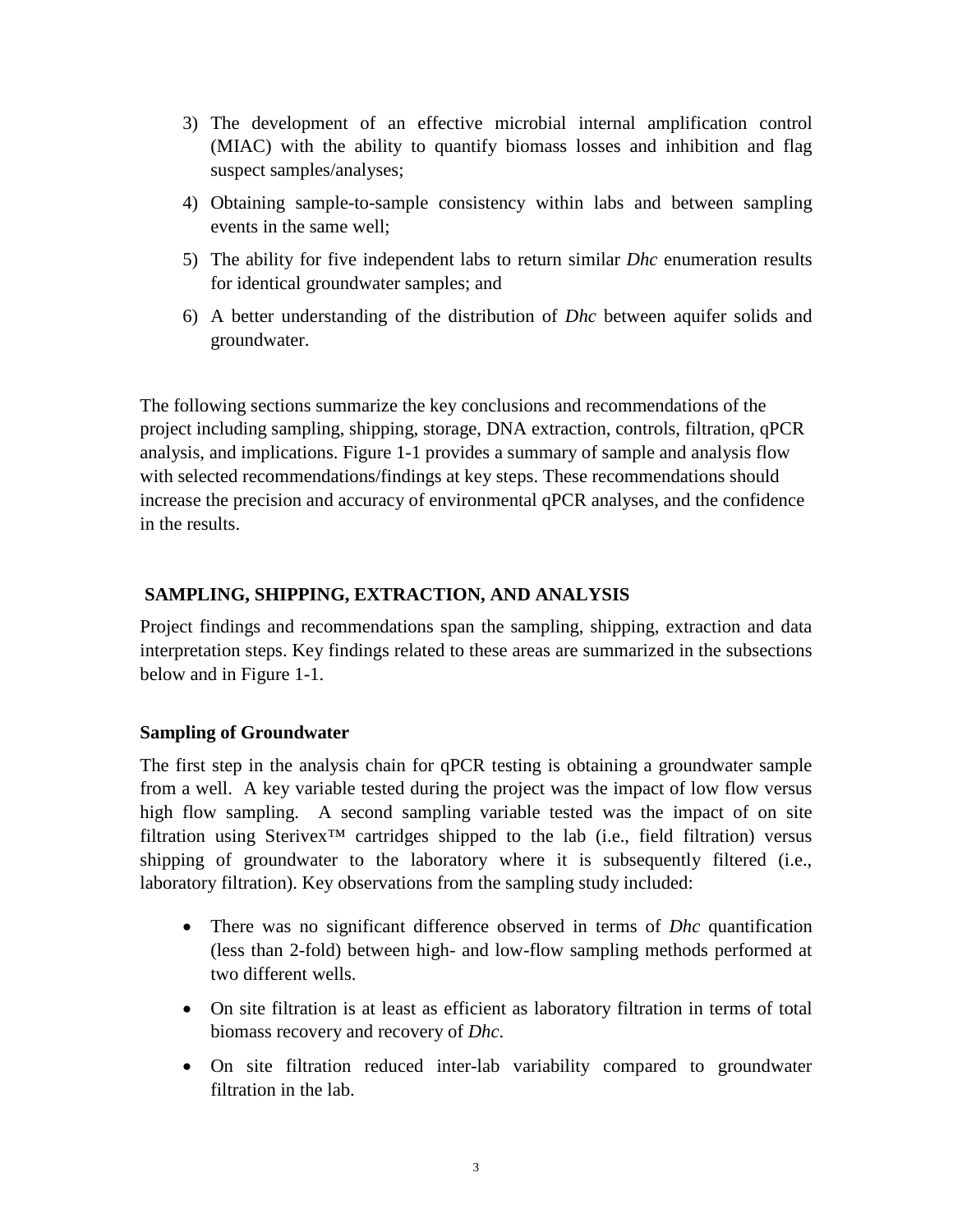- No significant difference was observed in terms of target gene quantification between high- and low-flow sampling methods. Due to its widespread use for VOC analysis low-flow sampling is recommended.
- Shipping of Sterivex cartridges or groundwater should occur at 4<sup>o</sup>C using an overnight carrier, and processing should occur without delay wherever possible.

If necessary, Sterivex cartridges can be stored at -80°C. Storage of groundwater at 4°C should be minimized to the extent possible.

#### **Shipping and Preservation of Samples**

After collecting a site groundwater sample, or a filter cartridge with concentrated biomass, the sample is typically shipped to a testing laboratory, which typically requires 1-2 days, and where sample storage prior to analysis may be required. Storage of samples at temperatures above 4°C led to substantial reductions in the enumeration of *Dhc.* To the extent possible, storage time prior to analysis should be minimized and exposure to temperatures above 4°C avoided.

Instability of biomass was especially apparent with biomass concentrated on filters. Therefore hold times for biomass collected on onsite (e.g., Sterivex) filters should be shorter than the typical hold times for unfiltered groundwater, which may exhibit greater stability.

#### **Collection of Biomass by Filtration**

Whether filtration is performed in the field or in the laboratory, choices have to be made regarding the filter type, pore size, and vacuum (or pumping) strength. The following observations were made during laboratory filtration tests using 0.22-µm pore size filters:

- 1) On site filtration reduced between lab variability, suggesting that a portion of between lab variability was related to differences in filtration.
- 2) For DNA extraction combined with laboratory vacuum filtration, the choice of membrane may impact recovery of biomarkers. For example, cellulose nitrate membranes exhibited superior performance to polyethersulfone in terms of nucleic acid recoveries for lab filtration.
- 3) High vacuum strength was associated with increased *Dhc* losses, including complete loss of detection. Therefore, excessive vacuum strength should be avoided during groundwater filtration.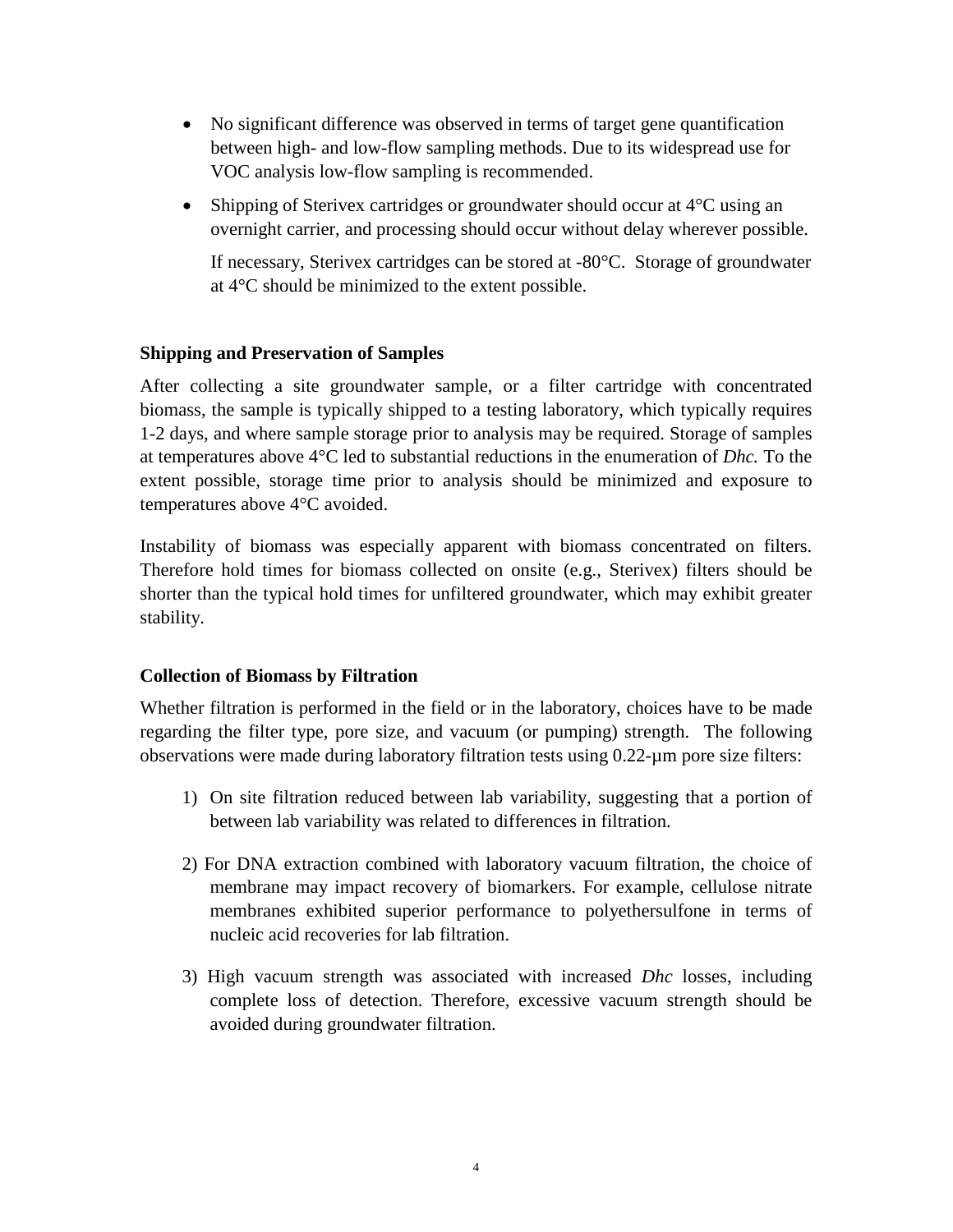

**Figure 1.** Key findings for improving qPCR sampling and analysis of groundwater (Section numbers are from the project Final Report)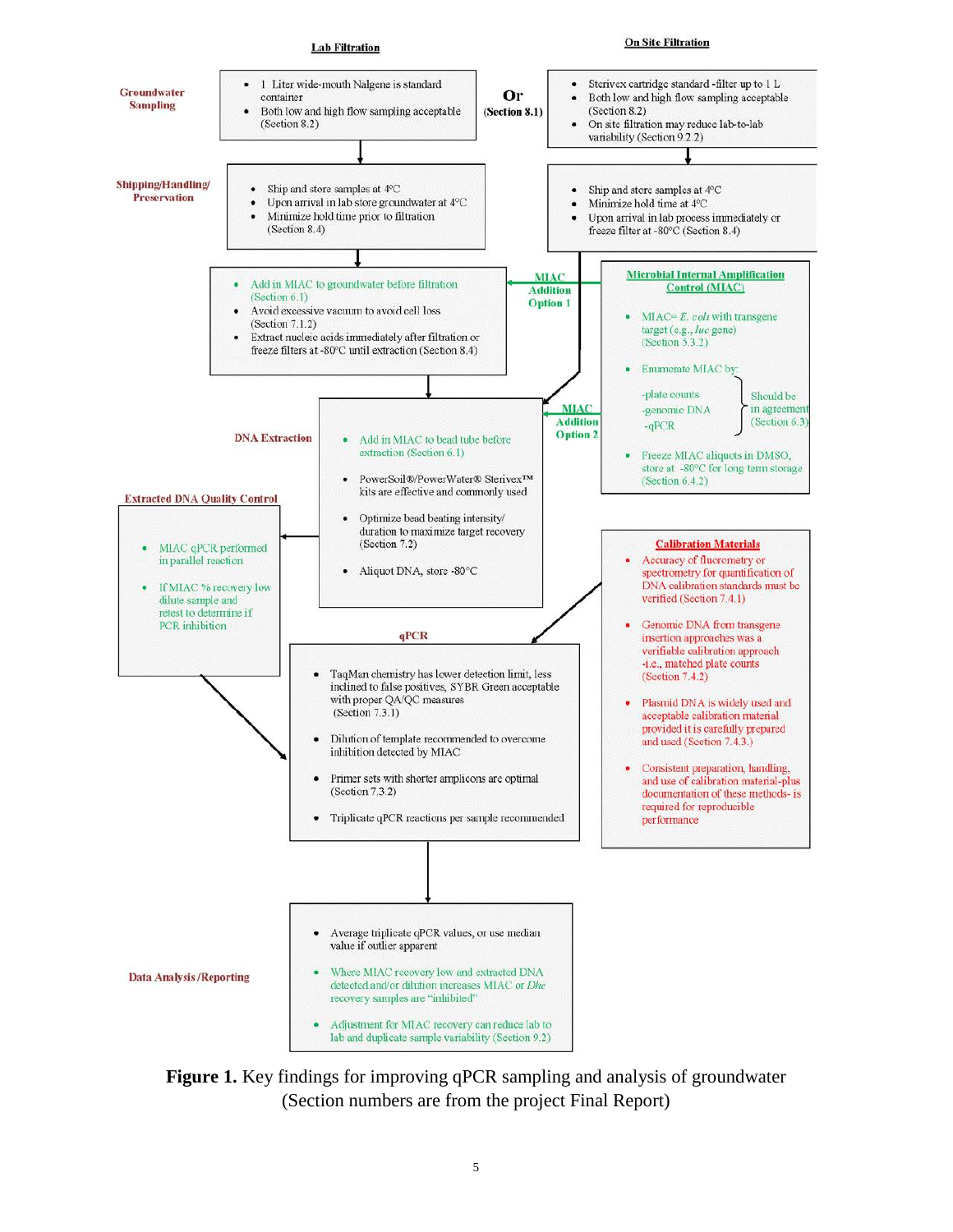#### **qPCR Analysis**

The final step in the analytical process is quantification of the genes of interest in a qPCR assay. Based on the findings of this project, this step may actually be a relatively minor source of variation when compared to the potential bias introduced through sample handling, filtration, DNA extraction, and quantification of calibration materials. Nevertheless, observations were made that may improve the accuracy of qPCR analysis including:

- 1) Both SYBR Green and TaqMan qPCR chemistries can produce accurate and comparable quantification results. Nevertheless, SYBR Green chemistry is more likely to produce false positives than TaqMan*;* therefore, greater care is required in interpreting SYBR Green assays to rule out non-specific amplification. The use of melting curve analysis and agarose gel electrophoresis confirmation target gene-specific amplification is recommended for this purpose.
- 2) Commonly used *Dhc* primer sets with differing amplicon lengths (from 66 bp to 514 bp) provided accurate enumeration and acceptable PCR efficiencies*.*  Nevertheless, shorter amplicons are preferred as they are less likely to suffer from PCR inhibition and exhibit higher PCR fidelity.
- 3) Calibration materials used for qPCR must be suitable templates for PCR and accurate quantification of these materials is also essential for achieving accurate qPCR results. The most commonly used qPCR calibration material is plasmid DNA with a cloned target gene, which is quantified by spectrophotometry and/or fluorometry. Data from this project and the literature suggested that:
	- Spectrophotometry is likely more inclined than fluorometry to high biases due to non-specific absorbance by non-DNA molecules. For this reason, fluorometry with DNA specific dyes may offer improved accuracy for quantifying DNA.
	- Due to supercoiling, plasmids may be less efficient templates for PCR reactions than genomic DNA and have the potential to introduce high biases in qPCR enumeration. For calibration purposes, genomic DNA may offer advantages to supercoiled plasmids.

#### **Impacts of Attached vs. Non-Attached Cells**

The attachment behavior of cells (i.e., attached to aquifer solids v. non-attached) has implications for estimating the total number of target cells in an aquifer (i.e., nonattached cells plus attached cells) based on groundwater analysis. It is obviously important to understand if differences in the attached versus non-attached cell ratios occur (i) between soils with different properties, (ii) under varying geochemical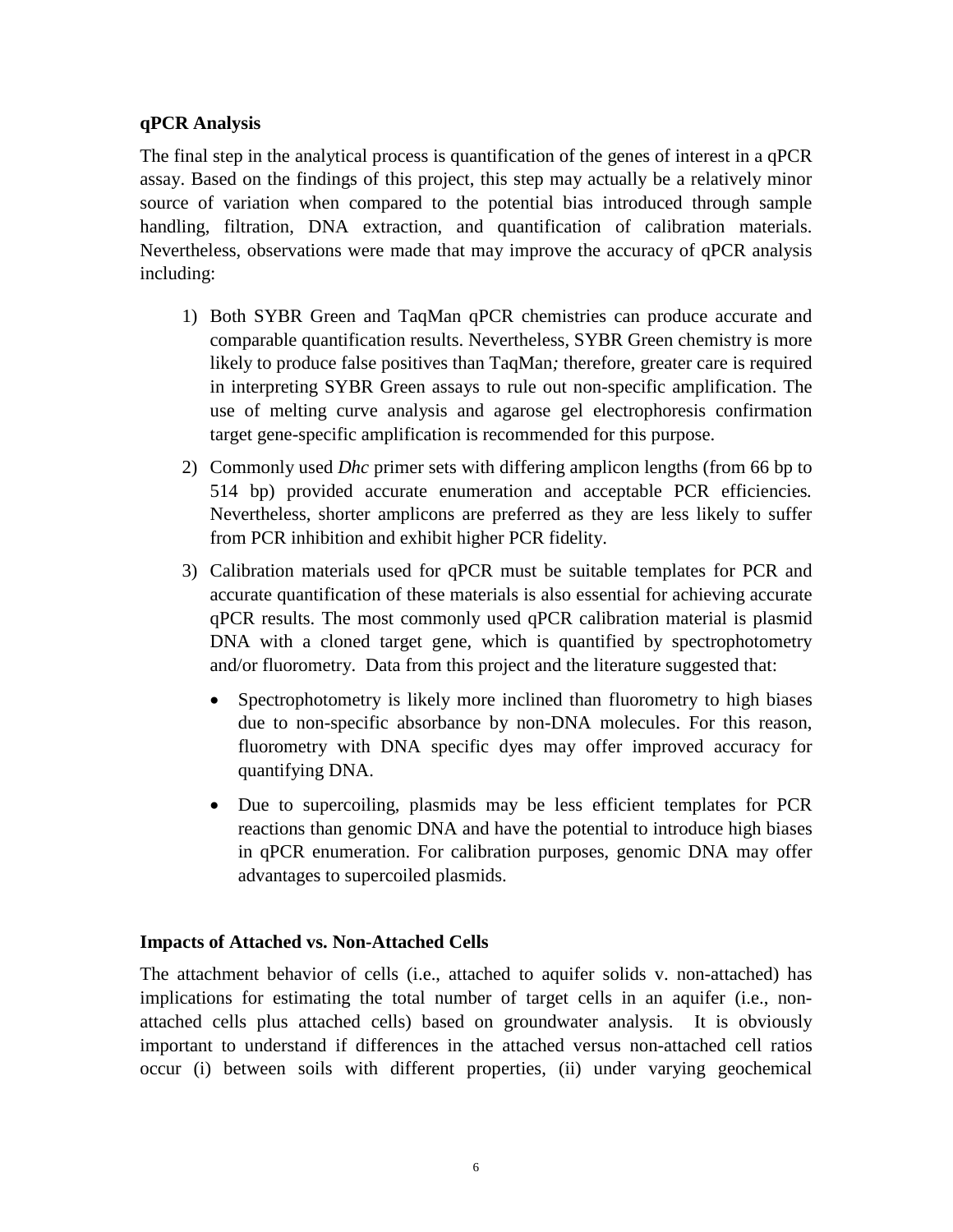conditions, and (iii) in response to organismal characteristics of the microbe(s) of interest to better interpret groundwater MBT results.

The following conclusions can be drawn from the column studies (for details refer to Section 10 of the Final Report):

- 1) The distribution of bacterial cells between the solid and aqueous phases varied by the organism characteristics, the specific environmental conditions (e.g., growth substrates present/absent), and the properties of the solid matrix (e.g., organic carbon content).
- 2) When no growth substrates were provided, the microbial cells tested were predominately associated with the aqueous phase (i.e., planktonic); however, the organic content of the solid phase influenced the distribution of different microbes between the aqueous and solid phases.
- 3) Under conditions favoring growth (i.e., in the presence of growth substrates), attached *Dhc* cells exceeded the non-attached cells by up to two orders-ofmagnitude.

One of the implications of the findings is that the application of MBTs to groundwater samples may result in a significant (up to 100-fold) underestimation of the total number of *Dhc* cells in aquifers that support *Dhc* growth. Empirical data correlate the *Dhc* abundance in groundwater with reductive dechlorination activity and end points. For example, ethene formation is likely to occur when the *Dhc* cell titers exceed  $10^6$  cells  $L^{-1}$ . The results of ER-1561 do not change this interpretation even though the true *Dhc* abundance in the aquifer is one or two orders of magnitude higher.

At sites with intermediate  $(10^3 \text{-} 10^5 \text{ cells L}^{-1})$  or low  $(<10^3 \text{ cells L}^{-1})$  *Dhc* cell abundances in groundwater, the interpretation of qPCR data in terms of reductive dechlorination potential and end points is more challenging because the attached *Dhc* population size can vary and exceed the planktonic *Dhc* cell titers. Under such scenarios, additional analyses, such as determining soil organic matter content and qPCR analysis of solid materials, may be warranted.

#### **DNA Extraction and Storage**

During this process, DNA is extracted from biomass collected on filters through which groundwater is passed and extraction is performed using commercially available kits. The following procedures are recommended:

1) PowerSoil®/PowerWater® Sterivex™ kits are commonly used for effective extraction of DNA from biomass collected on filters.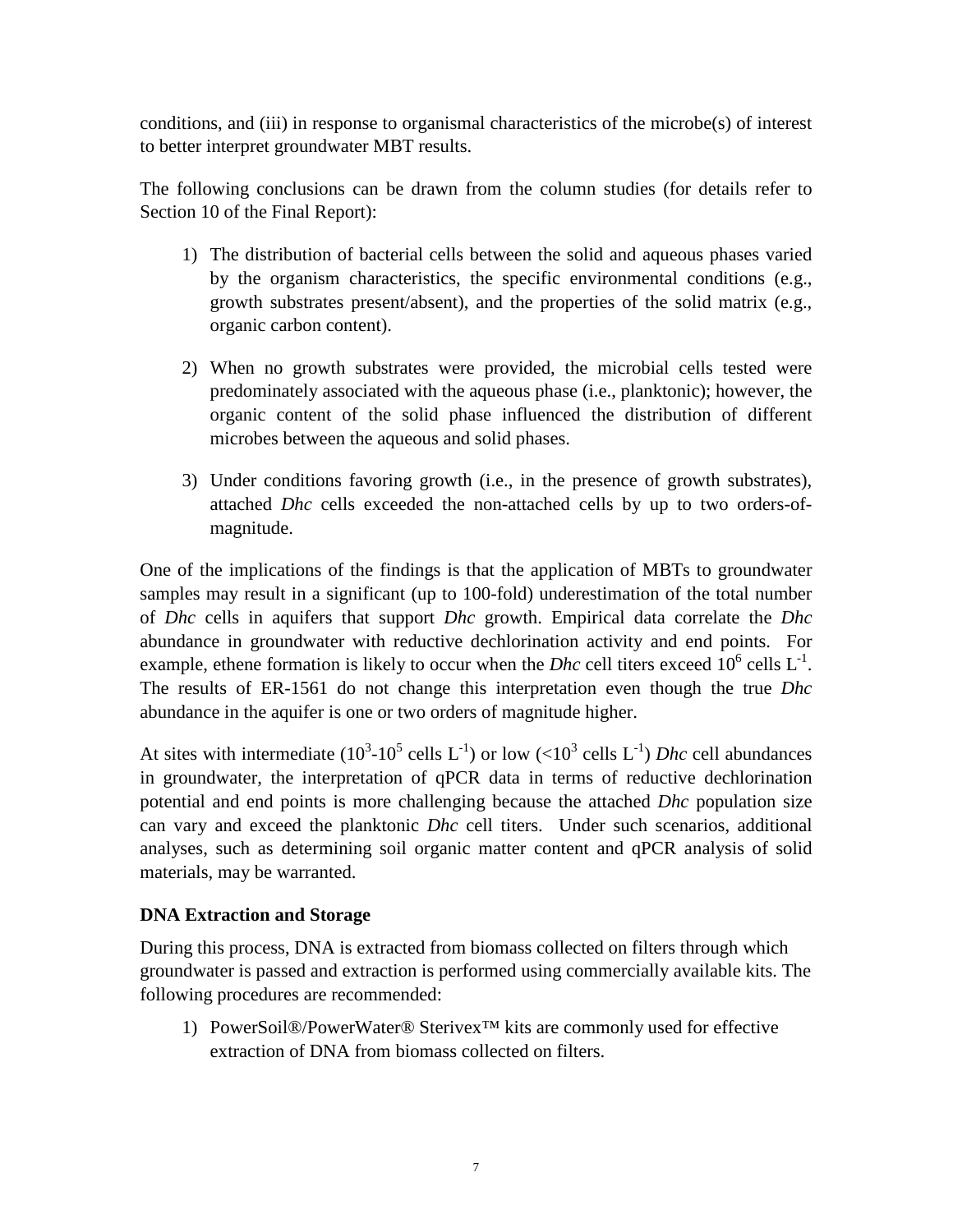- 2) After biomass collection, DNA extraction should occur without delay. If necessary, filters with biomass can be stored at -80ºC until extraction.
- 3) Manufacturer recommended DNA extraction kit bead beating intensity and duration may be insufficient for *Dhc* and protocols and should be optimized.
- 4) Extracted DNA should be stored at -80°C and aliquoted to minimize freeze thaw cycles when repeat analysis is required.

### **MICROBIAL INTERNAL AMPLIFICATION CONTROLS (MIAC)**

MIAC are whole cell internal standards used in spike and recovery protocols, which can be used to detect analyte losses throughout the extraction and analysis processes. The application of a MIAC enables quality control and improves data interpretation of qPCR data. MIAC aliquots can be stored (e.g., frozen at -80ºC) to provide a consistent supply. The MIAC can be applied at different steps in the extraction process, including direct addition to groundwater, or addition at the stage of DNA extraction. Lower than expected recovery of the MIAC can indicate qPCR inhibition or problems with DNA extraction. Repeat analysis should determine if method failure was the cause of low recovery, whereas dilution of samples can be used to determine if PCR inhibition is the cause of low MIAC recovery.

The MIAC developed under the project (Hatt et al., 2013) is an *E. coli* cell with an introduced luciferase gene sequence. Use of this MIAC is recommended for qPCR sampling. The *E. coli*-luciferase MIAC has the following advantages for such uses:

- 1) The MIAC is quantifiable by plate count methods or other non-qPCR techniques such as direct microscopy;
- 2) It contains unique genetic sequences that are not found in groundwater samples; and
- 3) It does not interfere with quantification of the target gene(s).

## **CALIBRATION AND qPCR ASSAY APPROACHES**

The final step in the analytical process is quantification of the genes of interest in a qPCR assay. Observations were made that may improve the accuracy of qPCR analysis including:

1) Both SYBR Green and TaqMan qPCR chemistries can produce accurate and comparable quantification results. SYBR Green chemistry is more likely to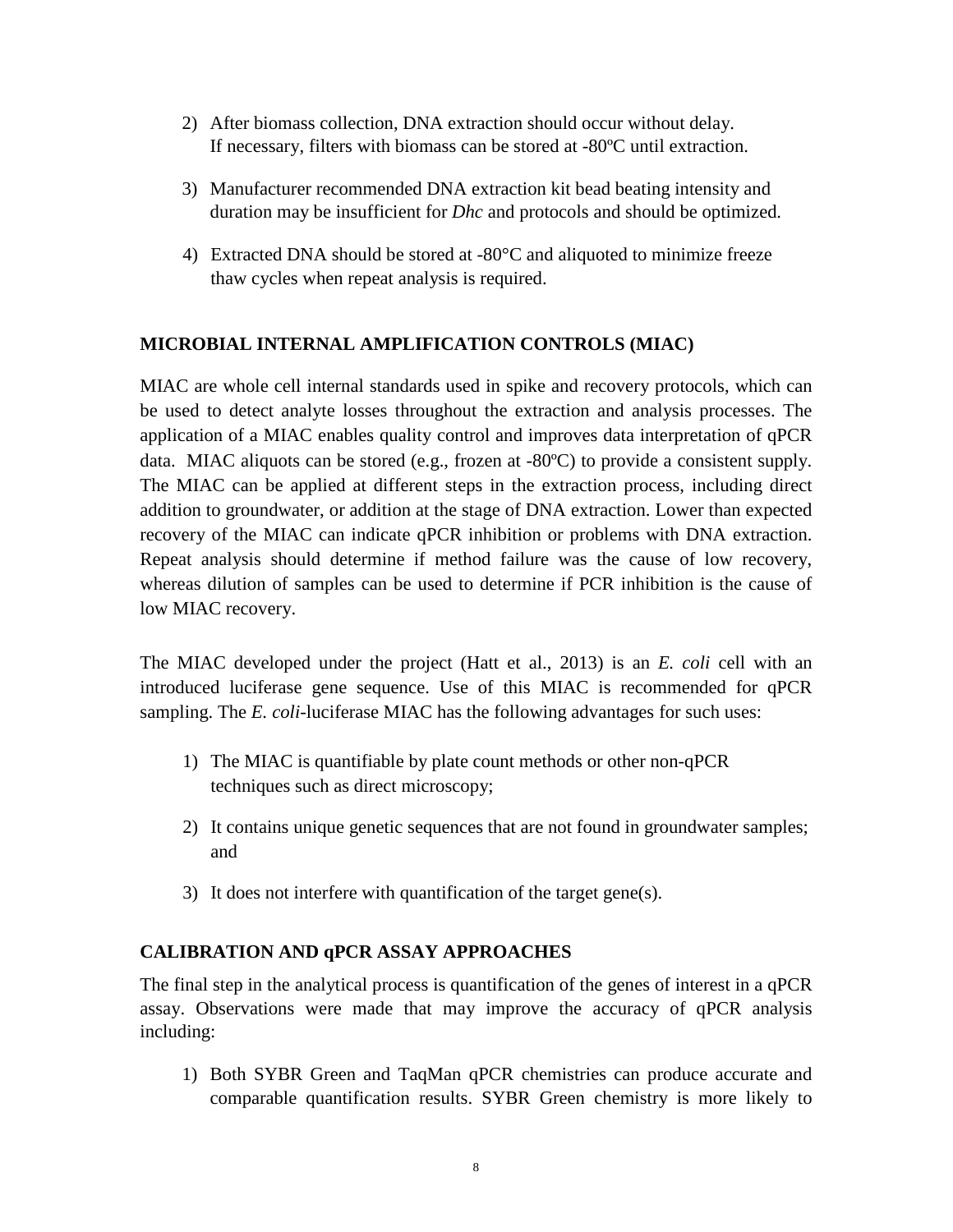produce false positives with environmental (e.g., groundwater) samples and greater care is required in interpreting SYBR Green assays to rule out nonspecific amplification. The use of melting curve analysis and agarose gel electrophoresis confirmation of target gene-specific amplification is recommended.

2) Primer sets producing differing amplicon lengths provided accurate enumeration and acceptable PCR efficiencies. Nevertheless, shorter amplicons are preferred as they are less likely to suffer from PCR inhibition and exhibit higher PCR fidelity.

Finally, accurate quantification of qPCR calibration standards is essential for reliable qPCR results. The most commonly used qPCR calibration standard is plasmid DNA with a cloned target gene, which is quantified by spectrophotometry and/or fluorometry. The results from this project and the literature suggest that:

- 1) Microbial genomic DNA is an accurate qPCR calibration material and may be ideal for qPCR calibration where available/practical.
- 2) When using plasmids for calibration, verify plasmid DNA purity. The presence of genomic DNA or RNA could lead to an overestimation of gene copies when generating standard curves.
- 3) Every analytical qPCR plate should include a full suite of standards to ensure data precision and accuracy, including:
	- A DNA extraction blank, prepared with clean water processed as groundwater to rule out contamination during DNA extraction;
	- A "No Template" control, prepared by performing the qPCR reaction with sterile water to rule out contamination during reaction assembly; and
	- Positive controls, consisting of samples with target nucleic acids added at known concentrations to confirm ongoing method accuracy.

#### **SUMMARY**

The lessons learned from this project should improve the sampling and analysis of microorganisms in groundwater, especially the *Dhc* that are critical for complete biodegradation of chlorinated ethenes. In particular, use of on-site filtration, minimal holding times (or longer-term storage at -80°C), relatively short amplicon lengths in primers used for analysis, appropriate MIAC (i.e., the *E. coli* strain developed for this project), and the recommended calibration procedures and standards should ensure that qPCR data are of sufficient accuracy and precision for site decision-making, and thereby increase confidence in the results, and foster the overall use of this promising technology.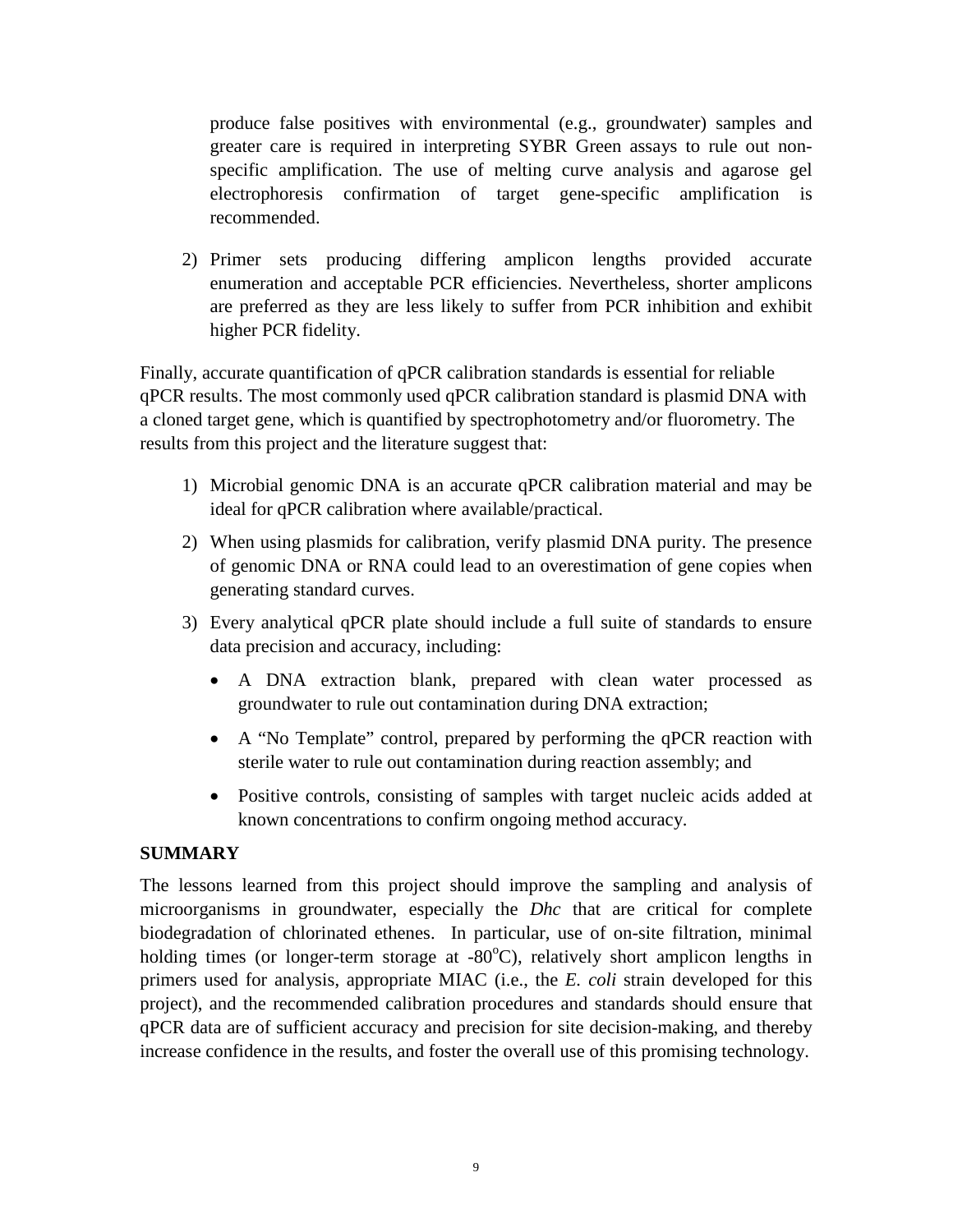Using qPCR to measure only those non-attached *Dhc* present in groundwater samples may result in a significant (up to 100-fold) underestimate of the total number of *Dhc* cells in the aquifer. Further, the ratio of attached to non-attached *Dhc* can vary greatly over time and distance. This finding should not change site management decisions if the *Dhc* levels are moderate to high  $(>10^5 \text{ cells/L})$ , but the potential contribution of attached *Dhc* should be considered when interpreting data from sites with lower numbers.